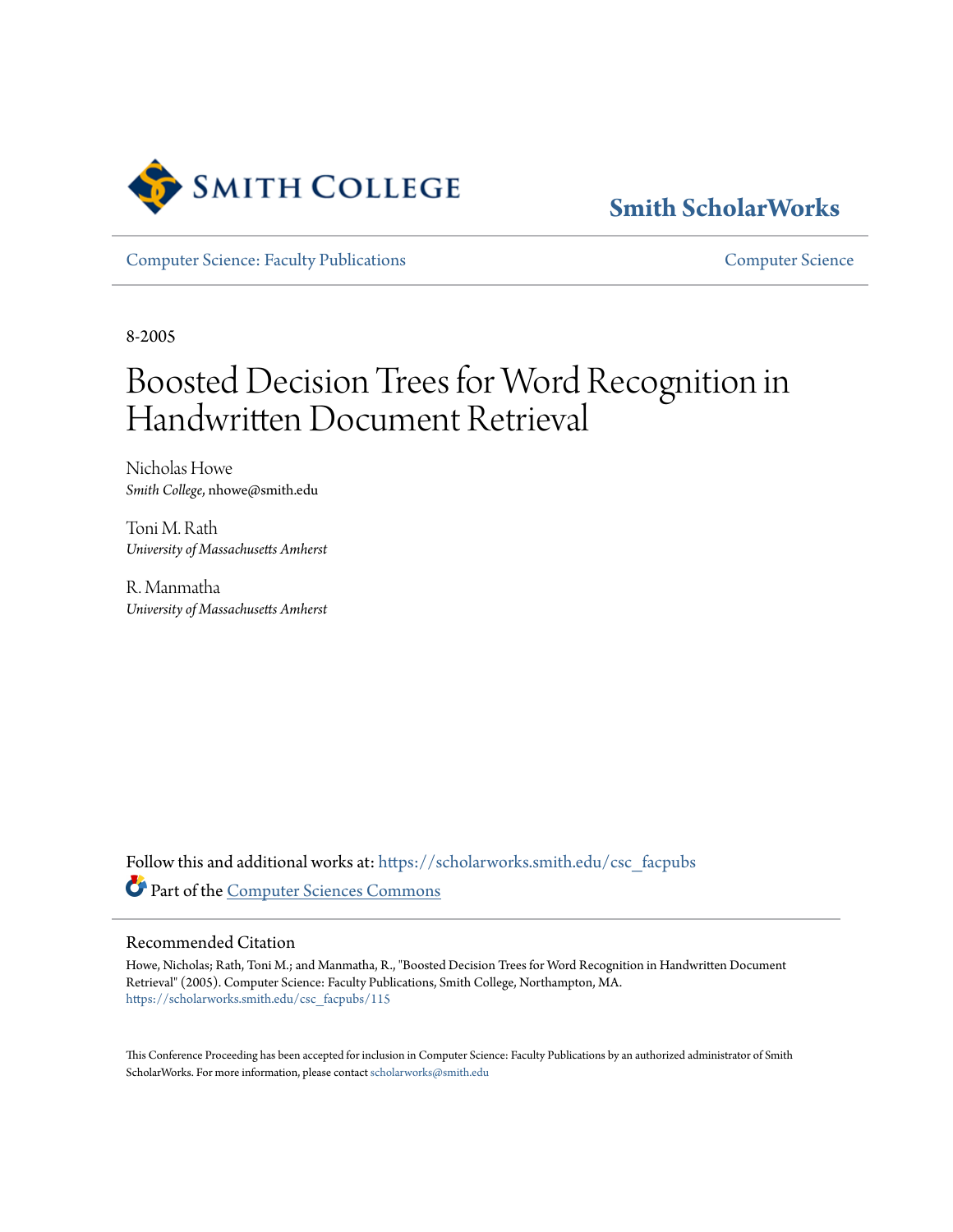# **Boosted Decision Trees for Word Recognition in Handwritten Document Retrieval**

Nicholas R. Howe Dept. of Computer Science Smith College Northampton, MA-01063 nhowe@email.smith.edu

Toni M. Rath<sup>\*</sup> Dept. of Computer Science University of Massachusetts Amherst, MA-01003 trath@cs.umass.edu

R. Manmatha<sup>\*</sup> Dept. of Computer Science University of Massachusetts Amherst, MA-01003 manmatha@cs.umass.edu

# **ABSTRACT**

Recognition and retrieval of historical handwritten material is an unsolved problem. We propose a novel approach to recognizing and retrieving handwritten manuscripts, based upon word image classification as a key step. Decision trees with normalized pixels as features form the basis of a highly accurate AdaBoost classifier, trained on a corpus of word images that have been resized and sampled at a pyramid of resolutions. To stem problems from the highly skewed distribution of class frequencies, word classes with very few training samples are augmented with stochastically altered versions of the originals. This increases recognition performance substantially. On a standard corpus of 20 pages of handwritten material from the George Washington collection the recognition performance shows a substantial improvement in performance over previous published results (75% vs 65%). Following word recognition, retrieval is done using a language model over the recognized words. Retrieval performance also shows substantially improved results over previously published results on this database. Recognition/retrieval results on a more challenging database of 100 pages from the George Washington collection are also presented.

# **Categories and Subject Descriptors**

H.3.3 [Information Search and Retrieval]: Retrieval Models; I.7.5 [Document and Text Processing]: Document CaptureOptical character recognition (OCR)

# **General Terms**

Algorithms, Measurement, Experimentation

Copyright 2005 ACM 1-59593-034-5/05/0008 ...\$5.00.

# **Keywords**

Handwriting retrieval, historical manuscripts, adaboost, decision theory

# **1. INTRODUCTION**

One of the great challenges of the 21st century is to make all the information in the world accessible. Google and other search engines have tried to do this for the web and more recently are attempting to do this for printed books. However, providing access to the large archives of historical handwritten material is a challenge - the recognition and retrieval of offline handwritten material has still not been adequately addressed. Many such archives exist ranging from the Presidential papers of George Washington at the Library of Congress to Isaac Newton's manuscripts at the University of Cambrige Library [23]. Such collections may often be large - for example George Washington's collections at the Library of Congress exceed 140,000 pages.

Current handwriting recognition technology works in constrained domains like postal address recognition/bank check recognition but recognition rates for large vocabulary material are much lower. While this is true for modern documents, the challenge is even greater for historical handwritten manuscripts where the pages can suffer from many problems like ink bleeding and dirt on the paper or in the scanned images.

Rath et. al. [23] recently proposed the first known automatic handwriting retrieval system. Their approach used relevance models. This paper proposes an alternative solution using handwriting recognition followed by retrieval using language modeling. The recognition scheme proposed here involves a number of novel ideas for handwriting recognition/retrieval. These include the use of pixels in normalized word images at multiple scales (image pyramids) as features and the use of a powerful combination of machine learning techniques - specifically decision trees and AdaBoost. An innovative approach to creating additional training data for improving performance is also proposed. Results on the publicly available dataset used in Lavrenko et. al. [12] show that a substantial increase in recognition performance (75% vs 65%) is obtained using the approaches described here. Substantial improvements in retrieval performance over those presented by Rath et. al. [21] are also obtained. Further results are presented on a larger and more challenging database of 100 pages of George Washington's manuscripts.

<sup>∗</sup>This work was supported in part by the Center for Intelligent Information Retrieval and in part by the National Science Foundation under grant number IIS-9909073. Any opinions, findings and conclusions or recommendations expressed in this material are the author(s) and do not necessarily reflect those of the sponsor.

Permission to make digital or hard copies of all or part of this work for personal or classroom use is granted without fee provided that copies are not made or distributed for profit or commercial advantage and that copies bear this notice and the full citation on the first page. To copy otherwise, to republish, to post on servers or to redistribute to lists, requires prior specific permission and/or a fee.

*SIGIR'05,* August 15–19, 2005, Salvador, Brazil.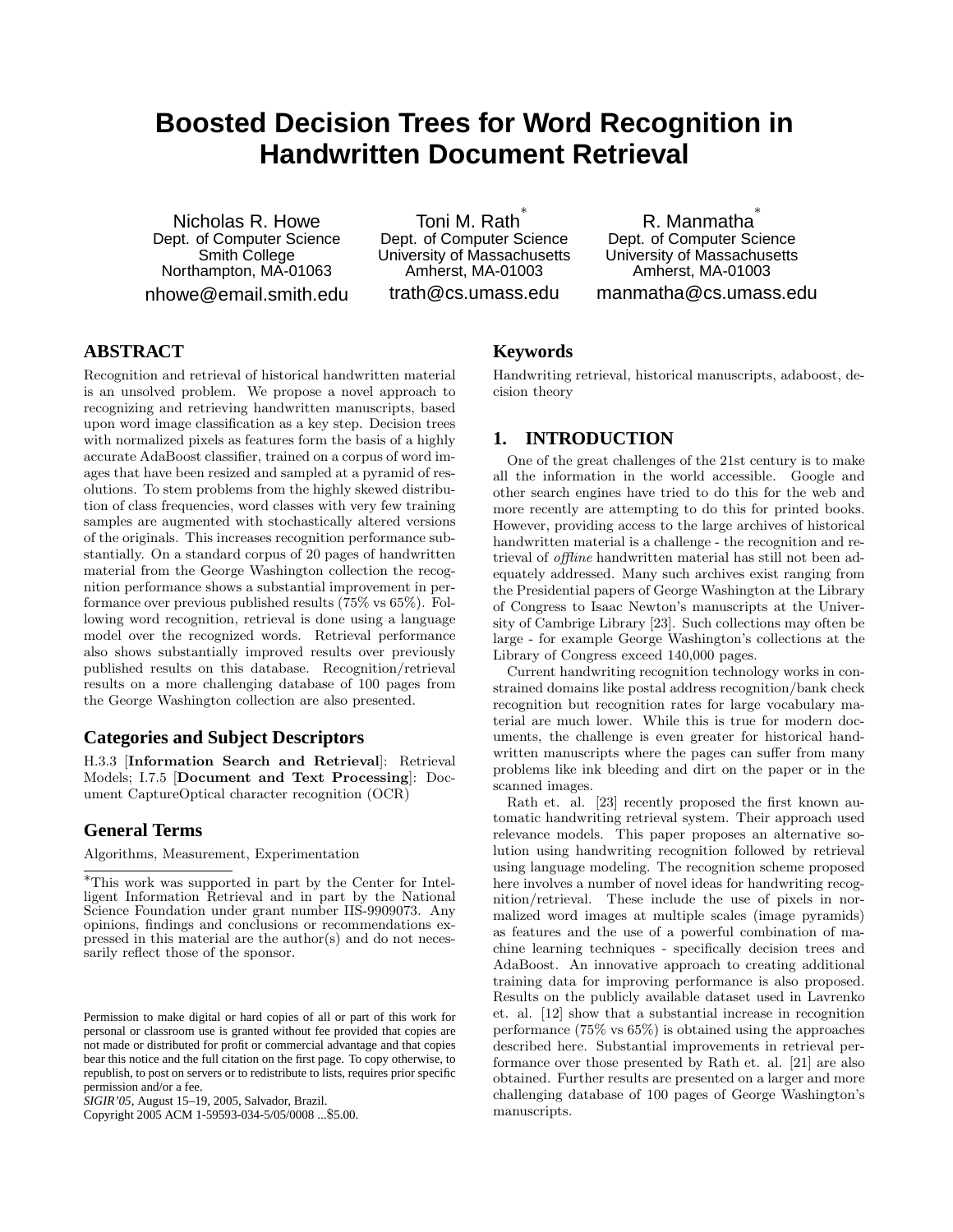Pixels in image pyramids of normalized word images form the features. This is unlike many word recognition schemes [18, 10, 15, 12] which need to compute a number of different kinds of features before recognition. Eliminating the need to extract and compute features removes one potential source of error, but can also make the recognition problem itself harder. As a special case, consider systems that attempt to recognize individual letters and build words out of them [18]. With this approach, segmenting the letters into recognizable units becomes the limiting step. By contrast, segmentation of individual word images is easier [14] (though not trivial), and the primary challenge becomes an image classification problem. Fortunately, focusing on classification of word images in relatively untouched form means that powerful machine learning techniques may be brought to bear: boosted decision trees, in this case.

Boosting is a so-called ensemble classification technique, meaning that it determines its prediction via the weighted vote of a diverse set of base classifiers, each of which has been trained on a different weighting of the training data. The experiments use AdaBoost [7] because it is one of the oldest and best understood boosting algorithms. AdaBoost trains successive versions of its base classifier on differently weighted combinations of the training data, progressively focusing as it goes on the harder-to-classify examples. The weighted vote of the full set of classifiers developed typically exhibits predictive accuracy much greater than any individual classifier in the ensemble. Although AdaBoost can use "simple" base classifers, in practice a relatively powerful base classifier such as a decision tree usually generates correspondingly stronger results.

One of the challenges in modeling handwritten material is the skewed distribution of class frequencies (the words follow a Zipfian distribution) and the consequent paucity of training data for most word classes. We show how the training data can be augmented using stochastically distorted copies of the original data to substantially improve performance.

The rest of the paper is structured as follows. Related work is discussed in Section 2. The word classification algorithms are discussed in Section 3. Section 4 presents the experimental results for recognition. The retrieval approach and the retrieval results are presented in Section 5. Section 6 concludes the paper.

#### **2. RELATED WORK**

While recognition rates for printed material in standard fonts are high, the problem of off-line handwriting recognition is still a difficult one. (The on-line handwriting problem is easier because of access to information about pen velocity and position.) The difficulty arises from the fact that print is very consistent while there is much more variation in handwriting. For domains where either the vocabularies are limited (check processing) or there are constraints (postal address sorting), handwriting recognition has been well researched and recognition rates are fairly high [18].

Large vocabulary recognition for both modern and historical documents is, however, a challenging problem. Even for modern high-quality document images created specifically for recognition experiments, current state-of-the-art recognizers often have word error rates in excess of 50% [15, 26]. Historical manuscripts are even more challenging because of the many problems that occur including ink fading, ink bleeding, shine through and blotches; consequently there is little work in this area. The 20 page set used in one of these experiments is a publicly available dataset. The authors introducing that dataset [12] used word level HMMs to get an average word error rate of about 60% without bigrams and up to about 40% using bigrams from external corpora. Similarly high error rates for historical documents have been reported by others [25].

There have been two other approaches to indexing and retrieving historical handwritten manuscripts. One approach called word spotting involves creating an index analogous to the index at the back of a book by using word matching techniques [13, 22]. A number of different matching techniques for this problem were investigated in [22], including dynamic time warping of 1D features and shape context matching. While reasonable matching can be achieved, the techniques are very computationally expensive and it is currently impossible to build a system for even a small number of pages within a reasonable amount of time.

A second approach [23] involves using relevance-based language models to annotate word images with probabilities and then using a language model approach to retrieve page images. This approach has produced mean average precision values ranging from 53% for one word queries to about 84% for four word queries [21] on the same dataset.

Previous recognition and retrieval approaches have usually created different kinds of features to characterize a word image which are then used for recognition [12] or retrieval [23]. Our approach here is significantly different in that no features are explicitly computed. Instead, the recognition process uses values sampled directly from the word image at varying resolutions.

The combination of boosting with decision trees has been used previously in machine learning research [5], but has not to our knowledge been applied before for handwritten word recognition. Indeed, even boosting has only recently begun to see widespread use in image processing. Notable applications are to content-based retrieval of photographic images [24, 9] and for object detection [27, 4].

#### **3. CLASSIFICATION ALGORITHM**

The boosted word classification algorithm works directly with the pixel representation of the word image rather than higher-level features that must be extracted. Handwritten words belonging to a single class have similar but not identical ink distributions. In particular, the relative positions of individual features within the word (letters and letter segments) will shift from example to example, making straightforward use of the pixel representation ineffective. Nevertheless, the pixel representation contains information about word identity that can be amplified by boosting. Figure 1 shows a composite image of 21 examples of the word Instructions. Blurring indicates areas of inconsistency, yet some features can also be clearly distinguished. If each pixel in the image is taken as a potential feature for classification, then the clearer areas will contain more reliable features. Heuristics such as information gain can help to identify which features are reliable, and boosting can amplify their effectiveness.

#### **3.1 A Common Framework**

In order for pixels to serve as features for word image classification, each word image must be mapped onto a common pixel grid. For simplicity, assume that all word images are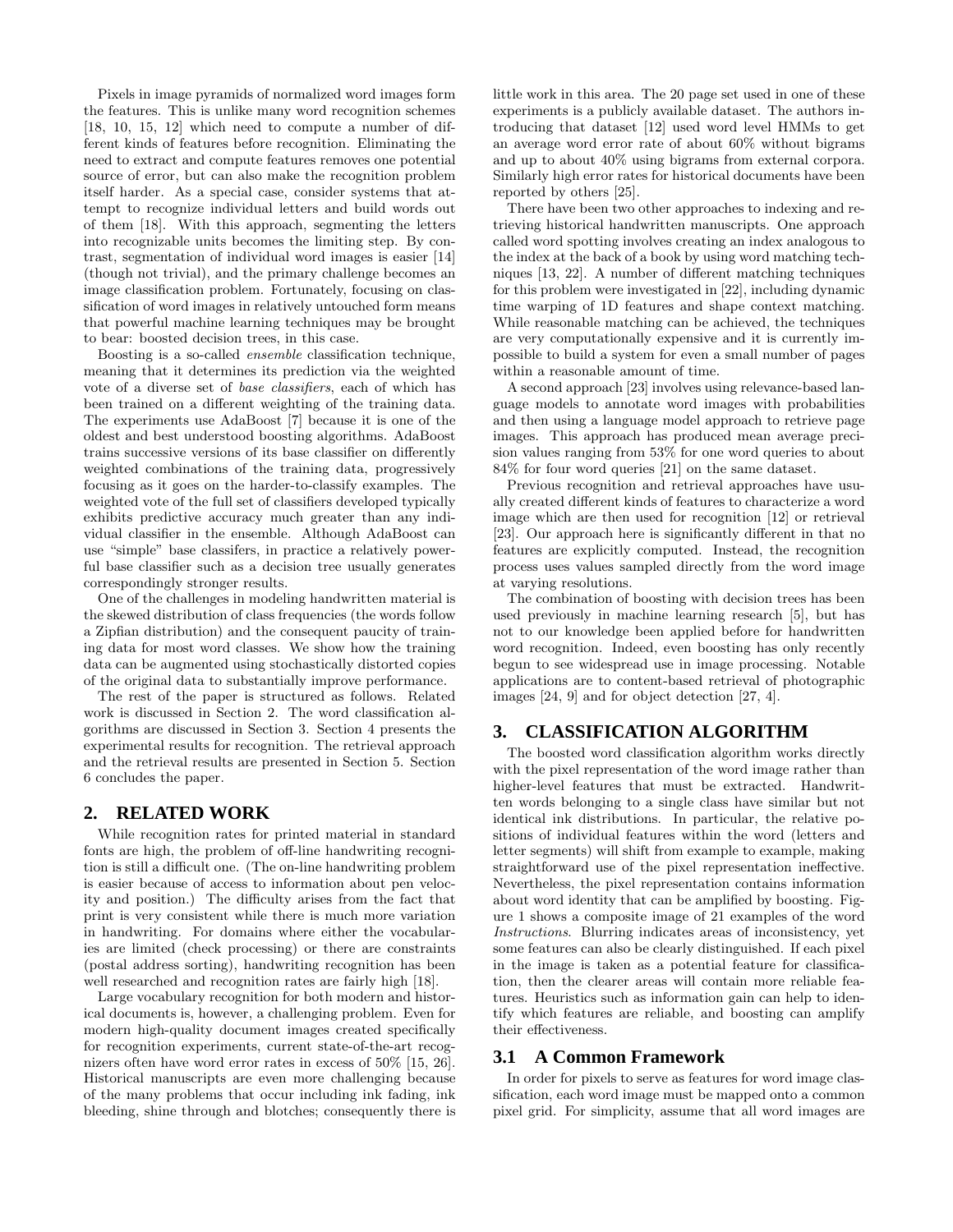

Figure 1: A composite image created from 21 superimposed versions of the word Instructions.



Figure 2: A standard image, and grids  $\Phi_0$  and  $\Phi_1$ .

initially scaled and translated in such a manner that their horizontal midline (computed as described below) spans the interval from the origin to  $(1,0)$  on the Cartesian plane. (Call this the standard image.) Resampling from each standard image at some uniform grid of points will produce a common pixel representation, as required. The composite image in Figure 1 was produced by taking the average of 21 resampled standard images.

Variations in word length and aspect ratio present some difficulty in choosing the resolution and extent of this grid. Long words require high resolution to capture all their details, but tend not to extend far in the vertical direction. Short words do not require high resolution but do cover greater vertical extent. Unfortunately, accommodating both extremes at once requires a grid of both high resolution and large vertical extent, resulting in astronomical data sizes.

A pyramid approach provides the answer. We define a family of standard grids, beginning with a base grid  $\Phi_0$  covering the square region  $([0, 1], [-0.5, 0.5])$  and broken into  $32 \times 32$  pixels.<sup>1</sup> Successively refined grids cover the same square region with double the linear resolution, e.g.,  $\Phi_1$  has  $64 \times 64$  pixels. Figure 2 shows an example. The grid pixels themselves can be thought of as being organized in a treelike structure, where each grid point in  $\Phi_k$  has four children in  $\Phi_{k+1}$ .

The pyramid of grids can be represented efficiently in two ways. First, the standard image usually will not cover the full vertical extent of the grid. Portions above and below the edges of the standard image may be represented using a single default value (e.g., white). Second, data need only be stored for  $\Phi_k$  with resolution up to that of the reference image. If  $\hat{k}$  denotes the index of the highest resolution stored, then values of  $\Phi_k(i, j)$  for  $k > k$  may be computed according to Equation 1 below. The value of  $k$  will vary for each standard word image, but range in the experiments from one to six with a median at four.

$$
\Phi_k(i,j) = \Phi_{\hat{k}}\left(\left\lceil \frac{i}{2^{(k-\hat{k})}} \right\rceil, \left\lceil \frac{j}{2^{(k-\hat{k})}} \right\rceil \right), \text{ for } k > \hat{k} \qquad (1)
$$

#### **3.2 Boosting and Decision Trees**

Before going further, a brief review of AdaBoost is in order, with specifics about its application to word images. Boosting requires a base classifier capable of learning to classify arbitrarily weighted training data with an accuracy of at least 50%. ("Arbitrarily weighted" means that the contribution of each training example to the overall accuracy can vary relative to the others, as dictated by the needs of the boosting algorithm.) In two-class problems almost any classifier will do, but situations with many potential classes (e.g., word image recognition) present more limited choices because there are more ways to be wrong. Decision trees present themselves as the foremost option because they are well understood and can achieve arbitrary accuracy on the training data in practice. (At each node of the decision tree, the training examples are split into two smaller subgroups by comparing the value of a chosen pixel location in each to a chosen threshold. The subnodes can further split the data until each leaf contains exactly one training example, which can then be assigned the correct label.)

Of course, a tree trained to 100% accuracy overfits the data and generalizes poorly to new examples. Decision tree algorithms typically include steps to prune overfitted trees by removing branches statistically unlikely to generalize well. Less precisely, one can simply terminate growth of the decision tree early, before 100% accuracy is reached. In experiments, the latter approach has proved more efficient and may actually produce slightly better results. Accordingly, we stop the growth of a tree branch when the subset of training examples it contains is dominated by a majority class (thus ensuring that the training set error will be less than 50%).

C4.5 [20] provides the algorithm for building the decision tree, with some modifications designed to support the grid pyramid data structure described above. When building each node of the decision tree, a feature (i.e., pixel location) and threshold value must be chosen as the split criterion. Examples are split at the node depending on whether their value for the chosen feature is less than the threshold or not. C4.5 exhaustively examines all possible features and split points to determine the best criterion. With the grid pyramid, fully exhaustive search is not feasible. Instead, only  $\Phi_0$ is examined exhaustively, and the location and threshold offering the greatest information gain is retained. The search then proceeds selectively to its children in  $\Phi_1$ , from there to the children of the best of those locations, and so on until the maximum resolution available has been reached. At the end, the grid level, location, and threshold with the highest information gain becomes the decision criterion for the node. For both generalization accuracy and speed, only a set number of thresholds are considered as possible decision criteria (7 in the experiments below).

As the experiments below make clear, single trees do not generalize well for handwritten word images, even with pruning. The boosting stage raises generalization accuracy considerably. AdaBoost proceeds in a series of rounds. Initially, a base classifier is generated normally from the training data. If not overtrained, it will classify some of the training examples correctly, and misclassify others. AdaBoost adjusts

<sup>1</sup>Although a few words have aspect ratios taller than they are wide, this square area captures all the detail of interest for most words.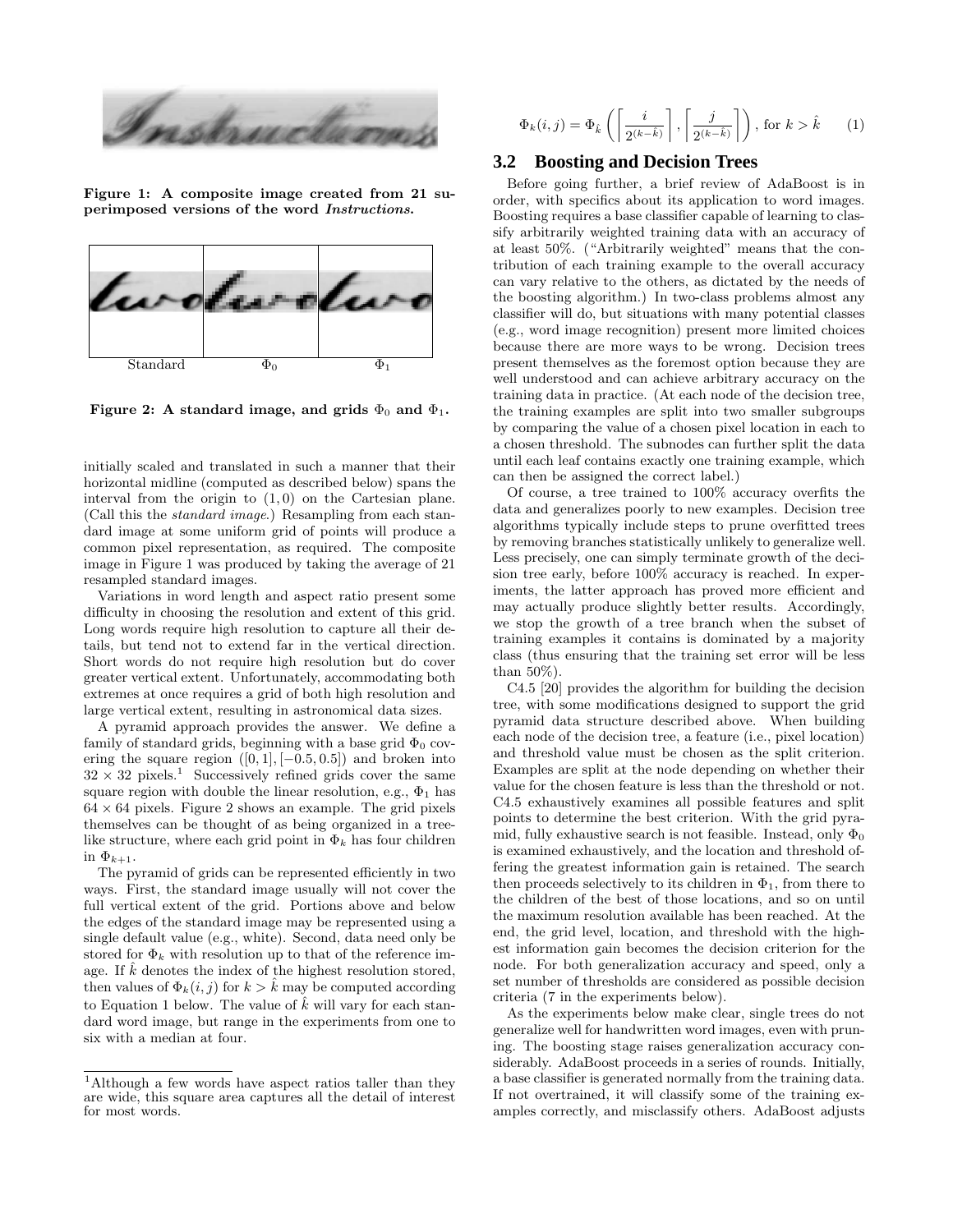

Figure 3: A word image, a resampled version, and an overlay of the two (for comparison).

the succeeding rounds of boosting by raising the weights of the misclassified items and lowering the weights of the correctly classified ones. This has the effect of forcing the base classifier to work harder to get a correct result for the items that were previously misclassified. After many rounds of boosting, a weighted vote of the classifiers from all the rounds classifies the training set perfectly and shows good generalization to unseen examples.

The number of rounds of boosting may be set via crossvalidation on subsets of the training data. In practice, beyond a certain point the results are not very sensitive to the number of rounds [8]. Therefore, the experiments in this paper train consistently for 200 rounds, which appears more than adequate in cross-validation tests.

#### **3.3 Supplementary Training Examples**

Among other factors, the paucity of training examples for many classes makes generalization difficult. Zipf's law [28] implies that most of the words in any natural training set will make only a few appearances. For example, in the GW20 data set described in the next section, 681 of the 1187 (57%) word labels appear only once, and another 183 appear twice. Only 179 appear more than five times, but the most common word ("the") appears 238 times.

The skewed distribution of training examples can work against accurate classification in two ways. Many algorithms for machine learning implicitly assume that class frequencies are roughly comparable. Even when they do not, it is very difficult to learn a class from a single exemplar, because no information on variance can be directly obtained. A body of work on one-shot learning [6] has attempted to address this shortfall by applying variance models learned from the high-frequency classes. Although this paper does not use a variance model learned from the training data, the experiments in the next section do generate new training examples for low-frequency classes via stochastical distortions of the available examples. While this approach may not capture all the variance that would be present in actual data, it does help to improve the overall word classification accuracy.

To generate a distorted word image, one can sample from the original using a grid of points whose positions have been perturbed from a uniform lattice. For greater realism, nearby points should be perturbed by similar amounts. Starting with the uniform lattice, initial random perturbations along each coordinate axis are smoothed to yield the desired spatial coherence at a chosen scale. Further global adjustments ensure that the borders of the warped grid are rectangular. Sampling from the resultant warped grid yields a new word image that is a distorted version of the old, as shown in Figure 3.

The experiments described in the next section use this process to generate additional training examples that vary slightly from the originals. The number of times each training example must be duplicated depends upon the number of other examples of its class present in the training set. The number of duplicates is chosen so that in the end there are at least eight examples of each class. So for example, a single example of a class is duplicated seven times, a pair of examples three times each, a triplet twice each, and so on. Word classes with eight or more examples in the training set require no duplication at all.

#### **4. CLASSIFICATION EXPERIMENTS**

Tests of the word classification system use pages of handwritten text from the letters of George Washington at the Library of Congress. 20 pages from this source are publicly available and form the GW20 set. GW20 was previously used for handwriting recognition [12] and for line retrieval [21]. An additional 100 pages not overlapping with GW20 form the GW100 test set. Both sets include words written by multiple hands because Washington employed secretaries. Each page in the data sets was manually segmented to extract images of individual words (4856 in GW20 and 21324 in GW100). All of the word images were labeled by an annotator with their ASCII equivalent. The labeling is used as the ground truth for our recognition and retrieval experiments.

The GW20 data form the basis for a set of experiments on word classification rates. Each experiment adopts a crossvalidation framework, with each fold using nineteen pages for training and a single page for testing. As a control, the first experiment employs a single decision tree for word recognition. (Unlike the trees used for boosting, these are standard C4.5 trees, grown to completion and then pruned. However, the majority-trees used elsewhere produce similar results.) Following that, the second experiment uses AdaBoost with decision trees as the base learner. Experiment three augments the original training data with additional modified training examples, as described in Section 3.3. (Note that there is no experiment using AdaBoost with a base classifier simpler than decision trees, because the threshold of 50% accuracy required for the base classifier cannot be achieved by simple means.)

Table 1 shows the results of these experiments. The first column of numbers gives the percentage of correct classifications for each experiment (mean and standard deviation taken over all the folds) using all available test words. The second column gives the classification rate excluding out-ofvocabulary OOV words. OOV words are those for which no training example is available in a particular fold, and which consequently cannot be classified correctly by supervised learning algorithms.

As expected, AdaBoost substantially improves classification accuracy as compared to the base classifier (a decision tree). More interestingly, the addition of artificially generated examples to the training set yields significant further improvement. Despite the fact that the new examples added are merely modified versions of ones already present in the training set, their inclusion appears to promote better generalization in the final boosted classifier. The performance on the final experiment exceeds previously published results on the same data [12].

Following the results above, a boosted decision tree classifier is trained on the full GW20 data set, with artificial training examples added in the sparsely represented classes. In tests on the larger GW100 set, this classifier achieves 44% accuracy over all words, or 59% when OOV terms are ex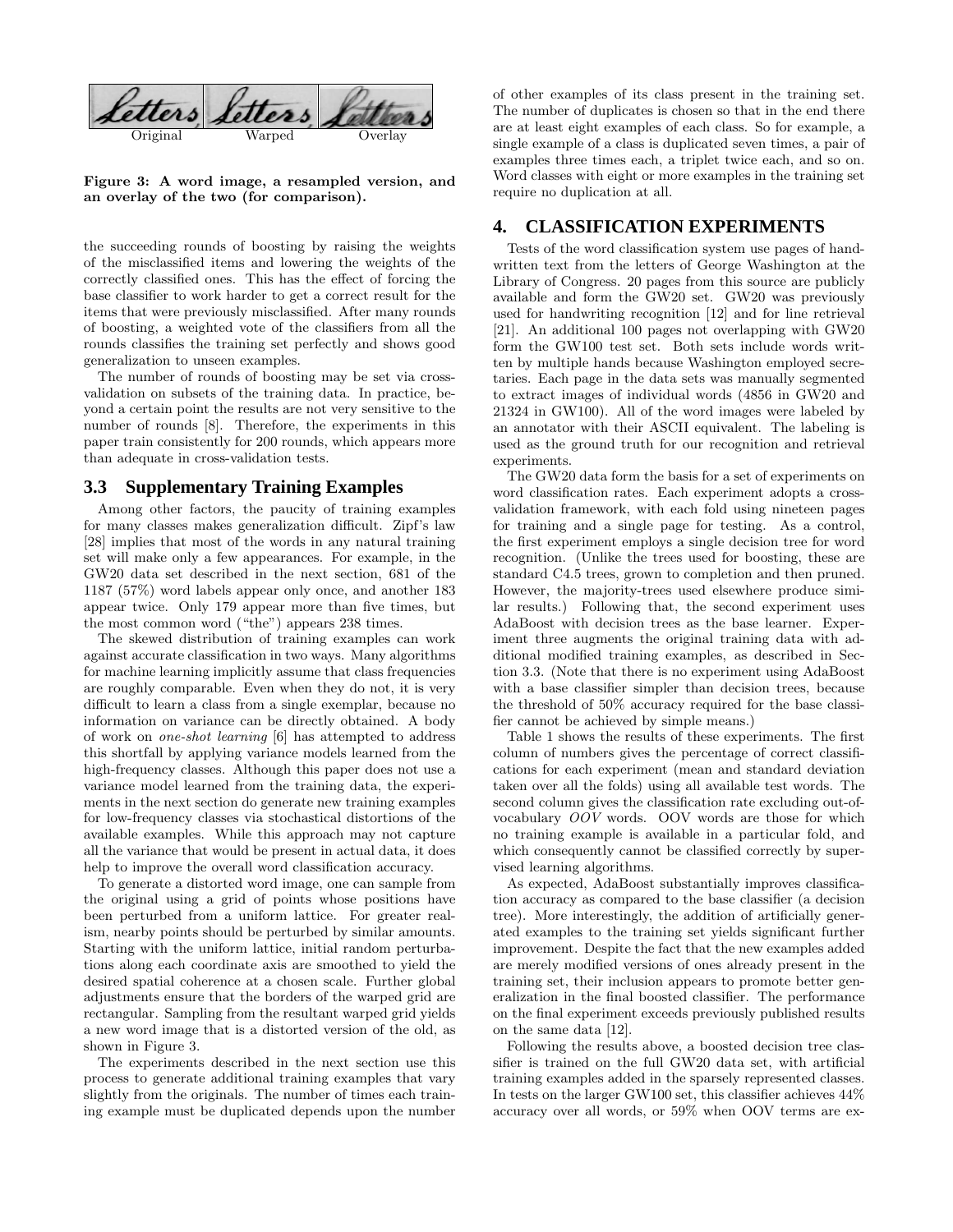Table 1: Results (accuracy) of word image classification experiments on the GW20 data set compared with the previous best results in [12] Note that our technique does not exploit bigram statistics.

| Experiment          | All words         | <b>Excluding OOV</b> |  |
|---------------------|-------------------|----------------------|--|
| I. Decision tree    | $31.1 \pm 4.6 \%$ | $36.8 \pm 4.6 \%$    |  |
| II. Boosted trees   | $51.1 \pm 5.2 \%$ | 61.6 $\pm$ 4.6 %     |  |
| III. Added examples | $63.6 \pm 5.3 \%$ | $75.2 \pm 4.1 \%$    |  |
| IV. Previous best   | $55.1 \pm 7.0\%$  | $65.1 \pm 6.0\%$     |  |
| with bigrams        |                   |                      |  |
| V. Previous best    | $49.7 \pm 7.0\%$  | $58.6 \pm 6.0\%$     |  |
| without bigrams     |                   |                      |  |

cluded. (Decreased image quality and a greater prevalence of OOV words explain the lower performance on GW100 as compared to GW20.) The predictions of this classifier may then be used for retrieval purposes on the GW100 set.

#### **5. RETRIEVAL**

This work adopts the language modeling approach to retrieval [19, 11, 23]. In particular the retrieval experiments use the query likelihood formulation, where the documents are ranked according to the probability of the query given the document i.e.  $P(Q|D)$ . AdaBoost provides classification decisions rather than probabilities, meaning that only the most likely label for each word image is preserved. (Although the AdaBoost algorithm generates a score for each potential word label to be used for classification, these scores provide low correlation with class probabilities [16].) Given these strictures, we use two approaches for retrieval and estimation of the probabilities of different words.

The first approach simply assumes that a text document contains all the recognized outputs (i.e., no classification errors occurred). Invoking maximum likelihood, the probabilities of different words are estimated to be equal to their frequencies in each recognized document. (Smoothing with the collection frequency is not observed to change the results much, so is omitted.) Obviously, this approach ignores the fact that some of the words may have been misclassified and hence the frequency estimates may be incorrect. The problem becomes more pronounced as the word error rate increases, spawning a need to better assess the uncertainty in the AdaBoost classification. Because the scores computed by AdaBoost are not completely reliable for use as probabilities, we turn for the second approach to a regularization scheme based upon classification rank information.

Researchers in both text [2, 3] and image retrieval [17] have noted that rank information may be more useful than actual probabilities. The key insight is that a few top terms are most important, some are moderately important and the rest are irrelevant. By fitting a Zipfian distribution to the retrieval terms they obtain a set of probabilities that yield good results. In a similar vein, we infer a probability distribution from the rank ordered output of the AdaBoost classification algorithm. In other words, AdaBoost assigns a given word image a score for each possible class in the lexicon. Normally, the word image is then assigned to the class with the highest score (as in the first approach). For the second approach, we instead rank the top  $n$  classes according to the scores. The scores are discarded and the rank order is preserved. The probabilities for these classes are determined by fitting it to a Zipfian distribution by assigning probabilities

$$
P(r) = Z\frac{1}{r}
$$

to the annotation term at rank  $r$ , where  $Z$  is a normalization constant to ensure P is a probability distribution. Instead of the document having one possible word at each image position, the document now contains a probability distribution at each position. These distributions are used to estimate the actual term probabilities. That is, the document models are now the average of all per-word-image annotation distributions. The experiments show improved performance using this approach on GW100, where the overall word error rate is higher.

The AdaBoost classification outputs on the GW20 and GW100 sets were used as input to the Lemur toolkit [1], a software package which implements various retrieval methods that are mostly in the language modeling spirit. We evaluated the retrieval performance on our automatically classified test collections with the query-likelihood ranking method. The experiments performed include 20 cross-validation runs using 19/1 train/test splits of the GW20 set, plus two experiments which use GW20 for training with retrieval evaluation on GW100.

Because of the limited size of GW20 (4856 images), we perform line retrieval. GW20 consists of 657 lines, which are randomly split into 10 disjoint parts, as in previous work [21]. Each cross-validation run uses one part as the testing set, with the remainder forming the training set. For evaluation purposes, a line is considered relevant to a query if it contains all of the query terms. (Page retrieval also makes use of this principle in later experiments.) The experiment includes all 1- to 4-word queries consisting of terms with training data available, and for which at least one relevant item exists in the testing set. Stop words are removed, except from the 1-word queries, for consistency with the query selection technique used in previous work [21].

The GW100 dataset is large (21324 word images) and allows for tests of full page retrieval using GW20 as the training set. Again, we extract all 1- to 4-word queries which occur in the testing set, but also in the training set (always excluding stop words). However, because of the very large number of queries, the longer query sets are limited to somewhat less than 2000 members by choosing only the queries with the most relevant items in the test set.

Table 2 shows the mean average precision results obtained on the two data sets. GW20-ta and GW100-ta use only the top-ranked annotation for each word image, essentially performing retrieval on top of an automatic transcription. The results for GW20 are averaged over 10 cross-validation runs. Retrieval on GW20 performs very well, substantially better than previously reported results on the same data set [21] , which were  $54\%, 63\%, 78\%$  and  $89\%$  for 1- to 4-word queries respectively. It should be pointed out, however, that the results in [21] were obtained with automatically segmented pages, so slightly worse performance is to be expected.

The results of the GW100-ta run are significantly lower (also see recall precision graph in Figure 4), because the task is much harder. Numerous factors combine to make lower recognition/retrieval rates likely, even expected. The ink in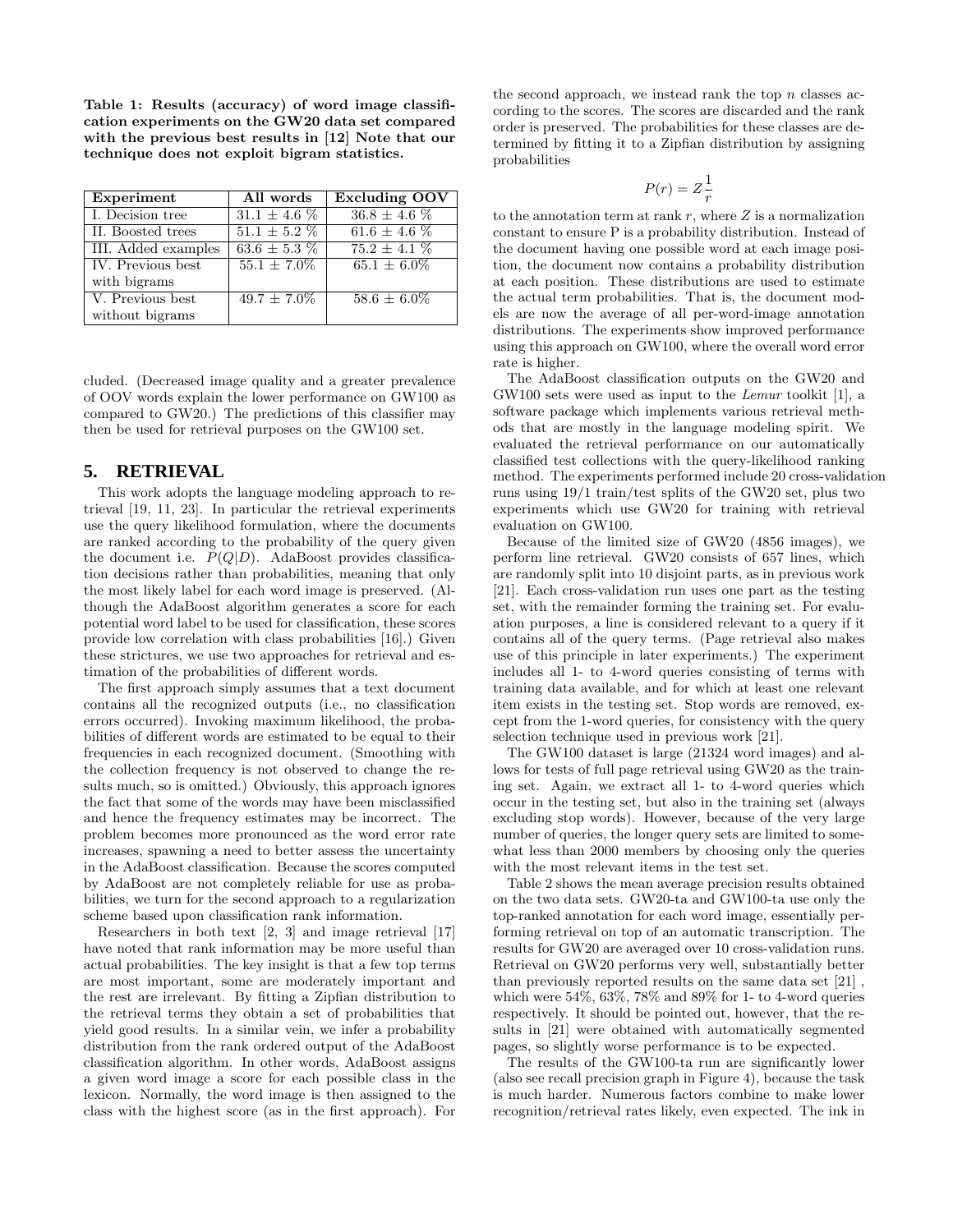Table 2: Retrieval results (average precision in percent) on the GW20 and GW100 data sets, and number of queries run on each set. For the GW20 previous best results are those reported in [21]. For GW100, retrieval was performed using only the top annotation term for each word image (GW100-ta) and using the top 20 annotations with probabilities (GW100-pa).

| Test run              | $1\,\, \mathrm{word}$ | 2 words | 3 words | 4 words |
|-----------------------|-----------------------|---------|---------|---------|
| $GW20-ta$             | 79.53%                | 80.17%  | 86.48%  | 90.04%  |
| $#$ Queries           | 1869                  | 1348    | 708     | 210     |
| Previous best<br>GW20 | 54%                   | 63%     | 78%     | 89%     |
| $GW100-ta$            | $12.59\%$             | 27.98%  | 37.71%  | 39.57%  |
| $GW100$ -pa           | 20.33%                | 30.67%  | 37.24%  | 38.40%  |
| $#$ Queries           | 544                   | 1874    | 1777    | 1557    |



Figure 4: Recall-precision graph for the GW100 data set. Only the top-ranked annotation of each word image was used.

the word images is much more uneven, with fading evident in many words. The training/test split of  $1/5$  is far more challenging than the 19/1 split for the GW20 collection. Another factor may be the larger vocabulary size of the GW100 set when compared to GW20, making classification more error-prone. More than a quarter (25.7%) of the vocabulary in GW100 does not appear in GW20. Other reasons include the larger number of retrieval units (100 pages in GW100 vs. roughly 66 lines in GW20) and the inclusion of greater handwriting variation in GW100. (GW100 is less temporally coherent than GW20, and handwriting varies over time.) Given all of these factors, the lower GW100 results are not surprising, especially considering that the performance of the best text retrieval engines on text databases does not exceed an average precision of 50%.

With the higher word error rate on this test set, the hard categorization done by AdaBoost becomes an impediment to retrieval. To improve performance we now use the second approach for estimating term probabilities using ranks described above. In particular we estimate the probabilities for the GW100 collection for the top 20 ranks for each word image.

This procedure achieves significantly higher performance for 1-word and 2-word queries, but about the same or slightly worse for 3- and 4-word queries (see run GW100-pa in Table 2). Three and four word queries already benefit from the redundancy provided in the longer queries which probably explains why their performance does not increase. This result shows clearly how retrieval of automatically recognized objects can benefit from probabilistic annotation. The key is to avoid hard (and potentially wrong) classification decisions and to retain information about alternative categories when the class predictions are of dubious quality.

## **6. CONCLUSION**

Although this work uses standard machine learning techniques to tackle the word recognition problem, several points deserve notice because they highlight special features of the word recognition domain. First, most learning algorithms are not designed to deal with training data that exhibits the highly skewed distribution of class frequencies seen here. The technique used to mitigate this situation (synthetic variation on existing data) does not always work because the synthetic training examples are not truly independent of the originals. Yet the technique appears highly effective for word images. Second, most applications eschew point samples as features because individual pixels in most images do not correlate well with semantic classes. The success of point features in this case may be attributed to careful alignment of the word images, consistency of handwriting style, and the ability of boosting to act as a feature selector.

While the recognition/retrieval rates obtained for the GW20 collection are very good, it is clear that the problem becomes more challenging when the datasets are larger, more noisy and the training/test splits are changed to use small amounts of training as in the GW100 collection. Using soft classification decisions can improve the performance for queries of smaller length.

Many of the problems with the GW100 collection may simply be due to the more challenging image processing required. We believe that the approaches described here can be modified to substantially improve the performance on this dataset along with improvements in image processing.